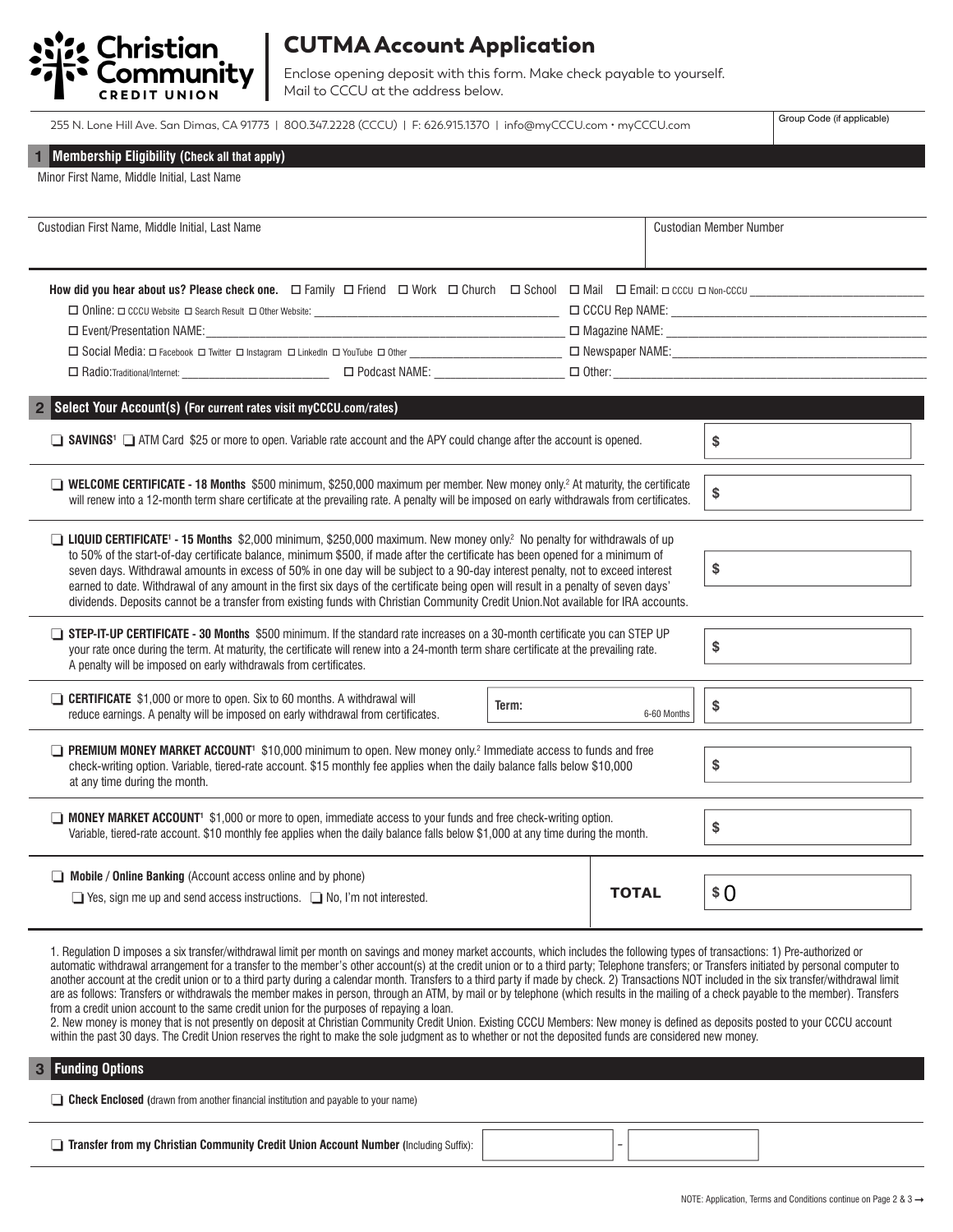### **TRANSFERS TO MINORS**

**ACCOUNT NUMBER**

| CUSTODIAN'S LAST NAME, FIRST NAME                                                                                                                                                                                                    |  |
|--------------------------------------------------------------------------------------------------------------------------------------------------------------------------------------------------------------------------------------|--|
| As custodian for <u>experimental and the control of the control of the control of the control of the control of the control of the control of the control of the control of the control of the control of the control of the con</u> |  |
| NAME OF MINOR                                                                                                                                                                                                                        |  |
| MINOR'S DATE OF BIRTH NORTH THE STATE OF BIRTH                                                                                                                                                                                       |  |
| MINOR'S ADDRESS AND ALL CONTROL CONTROL CONTROL CONTROL CONTROL CONTROL CONTROL CONTROL CONTROL CONTROL CONTROL CONTROL CONTROL CONTROL CONTROL CONTROL CONTROL CONTROL CONTROL CONTROL CONTROL CONTROL CONTROL CONTROL CONTRO       |  |

under the **CALIFORNIA UNIFORM TRANSFERS TO MINORS ACT,** Prob. Code § 3900, et seq, hereby applies for a share account in:

#### **Christian Community Credit Union**

You (the Credit Union) are hereby authorized to act without further inquiry in accordance with writings bearing my signature. You are authorized to supply any endorsement for me on any check or other instrument tendered for this account, and you are hereby relieved of any liability in connection with collection of such items which are handled by you without negligence, and you shall not be liable for the acts of your agents, sub-agents or others or for any casualty. The terms of the California Uniform Transfers to Minors Act, as amended, are hereby incorporated herein by this reference. I agree to conform to the Bylaws, rules, regulations and practices of this Credit Union and any existing or future amendments thereto. Non-transferable except on the books of the Credit Union.

| <b>CUSTODIAN'S SIGNATURE</b>                         | <b>DATE</b>                                                                                                                                                                                                                                                                                                                              |
|------------------------------------------------------|------------------------------------------------------------------------------------------------------------------------------------------------------------------------------------------------------------------------------------------------------------------------------------------------------------------------------------------|
| <b>CUSTODIAN'S ADDRESS</b>                           |                                                                                                                                                                                                                                                                                                                                          |
| SSN AND TYPE OF IDENTIFICATION                       |                                                                                                                                                                                                                                                                                                                                          |
| <b>PAYER'S REQUEST FOR</b>                           | NAME OF MINOR:                                                                                                                                                                                                                                                                                                                           |
| TAXPAYER IDENTIFICATION NO.:<br>PART I.              | Taxpayer Identification Number (TIN). Enter your TIN in the box below. The TIN provided must match the name given on the box to avoid backup withholding.<br>For individuals, this is your social security number (SSN). However, for a resident alien, sole proprietor, or disregarded entity, refer to the W-9 Form, Specific Instruc- |
| Instructions.                                        | tions, Part I. For other entities, it is your employer identification number (EIN). If you do not have this number, see Instructions How to get a TIN in the W-9 Form, Specific                                                                                                                                                          |
|                                                      | NOTE: If the account is in more than one name, see the chart on the W-9 Form, Specific Instructions.                                                                                                                                                                                                                                     |
| Minor's Social Security No. or Employer I.D. Number: |                                                                                                                                                                                                                                                                                                                                          |

**PART II.** Certification. Under penalties of perjury I certify that:

1.The number shown on this form is my correct taxpayer identification number (or I am waiting for a number to be issued to me), **and**

2.I am not subject to backup withholding because: **(a)** I am exempt from backup withholding, or **(b)** I have not been notified by the Internal Revenue Service (IRS) that I am subject to backup withholding as a result of a failure to report all interest or dividends, or **(c)** the IRS has notified me that I am no longer subject to backup withholding, **and**

3.I am a U.S. citizen or other U.S. person (defined in the W-9 Form, General Instructions), **and**

4. The FATCA code(s) entered on the separate instruction sheet (if any) indicating that I am exempt from FATCA reporting is correct.

Signature: X Date: **Certification instructions.** You must cross out item **2** above if you have been notified by the IRS that you are currently subject to backup withholding because you have failed to report all interest and dividends on your tax return. For real estate transactions, item **2** does not apply. For mortgage interest paid, acquisition or abandonment of secured property, cancellation of debt, contributions to an individual retirement arrangement (IRA), and generally, payments other than interest and dividends, you are not required to sign the Certification, but you must provide your correct TIN. (See Certification Instructions in the W-9 Form).<br>Signature: Y

AS CUSTODIAN FOR:

PRINT MINOR'S NAME

#### **IMPORTANT INFORMATION ABOUT OPENING A NEW ACCOUNT**

To help the government fight the funding of terrorism and money laundering activities, Federal law requires all financial institutions to obtain, verify, and record information that identifies each person who opens an account. What this means for you: When you open an account, we will ask for your name, address, date of birth, and other information that will allow us to identify you. We may also ask to see your driver's license or other identifying documents.